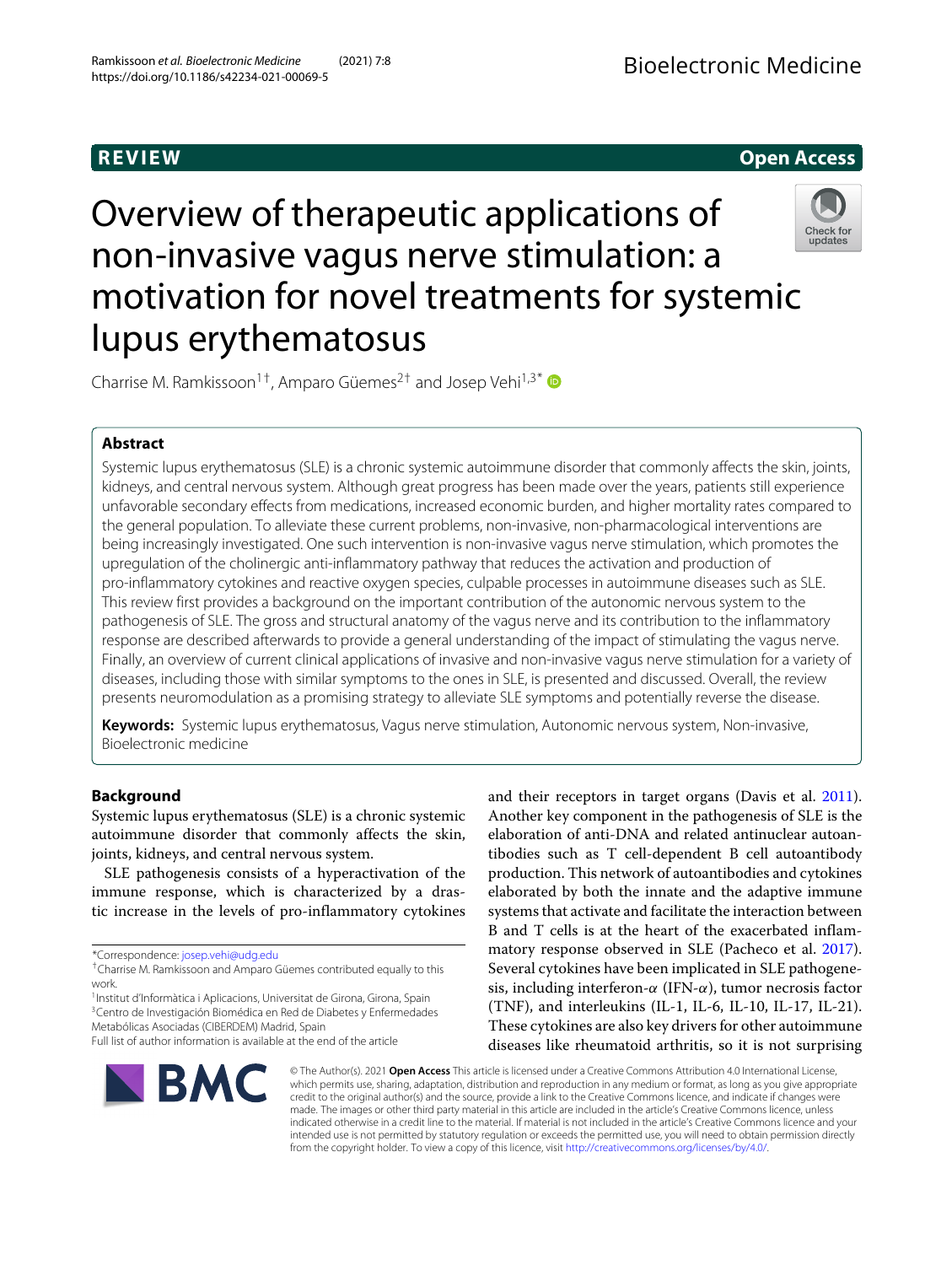that these two diseases share similar clinical manifestation and therefore current treatments are being similarly developed to target them.

Many patients experience bursts of autoantibodies against nuclear components interspersed with quiescent periods. SLE is heterogeneous in nature and therefore, patients can experience a wide range of symptoms with varying severity (Dörner and Furie [2019\)](#page-9-1). The current understanding of the factors that drive the different phenotypes and its pathogenesis in SLE is limited and directly affects the treatment of patients. The current therapeutic approach to SLE most commonly includes the administration of antimalarials, glucocorticoids, immunosuppressants, and biological agents. These treatments have greatly improved the clinical scenario, with a significant reduction of mortality to 10% within 10 years, compared to 50% within 3 years in the 1960s as shown by an analysis of a multisite international SLE cohort (Bernatsky et al. [2006\)](#page-8-0). However, current medication options produce adverse secondary effects. Anti-malarial agents have been associated with ocular toxicity, which increases with age, and renal damage (Marmor et al. [2016\)](#page-10-1). Immunosuppressant use is associated with risks of infections, hematological toxicities, gastrointestinal events, and ovarian toxicities. (Oglesby et al. [2013\)](#page-10-2). Glucocorticoids, irrespectively of the route or formula of glucocorticoid administration, are also related with long-term adverse effects on musculoskeletal, cardiovascular, peripheral vascular, ocular, and metabolic domains that have been associated with significant comorbidity (Al Sawah et al. [2015\)](#page-8-1). Additionally, immunological mechanisms accounting at least in part for the occurrence of suboptimal response to glucocorticoids in SLE have been proposed (Guiducci et al. [2010\)](#page-9-2). Finally, Belimumab, the only biological agent that is FDA approved for the treatment of SLE, has been associated with arthralgia, nausea, headache, and infections, including bacterial upper respiratory tract infection, viral upper respiratory tract infection, and bacterial urinary tract infection (Furie et al. [2018\)](#page-9-3).

Furthermore, SLE patients still experience an increased mortality rate of 2- to 5-fold compared with the general population (Nossent et al. [2007\)](#page-10-3), with particular risk associated with the female sex, younger age groups, fewer years with SLE diagnosis, and black ethnic groups. This directly translates to an increased economic burden on both patients and healthcare systems. Several studies (Kariburyo et al. [2020;](#page-9-4) Román Ivorra et al. [2019\)](#page-10-4) found that medications, inpatient stays, laboratory investigations, day hospitalizations, biopsies/imaging tests, and specialist visits drive up costs. Severe flares, active renal disease, and organ damage were identified as major independent cost predictors. Indirect costs accounted for absenteeism due to sick leave, and short-term and long-term work disability. Patient quality of life was found

to be related to age, disease activity, organ damage, and severity.

To reduce mortality, decrease economic burden, and alleviate side effects of current pharmacological interventions used to treat SLE, other treatment modalities must be explored. The use of non-pharmacological means to treat autoimmune diseases has recently spiked the interest of investigators. Of these therapies, vagus nerve stimulation (VNS) has shown much promise (Fox [2017\)](#page-9-5). VNS promotes the upregulation of the cholinergic antiinflammatory pathway (CAP), which reduces the activation and production of proinflammatory cytokines and reactive oxygen species, culpable processes in autoimmune diseases (Kenney and Ganta [2014\)](#page-9-6). This article will perform a deep dive into the molecular circuitry involved in this response driven by VNS and the application of non-invasive VNS (nVNS) to treat inflammatory disorders such as SLE. This will include a brief explanation of autonomic nervous system (ANS) dysregulation in SLE, the anatomy of the VN, a brief history of VNS, and a review on nVNS. It is worth highlighting that the symptoms in SLE can mimic those of other autoimmune diseases, infectious diseases, endocrine abnormalities, chronic fatigue, and fibromyalgia (Cojocaru et al. [2011\)](#page-9-7). In fact, the link between these aforementioned diseases and disorders produces a 25% chance that patients with one autoimmune will develop additional autoimmune disorders (Mohan and Ramesh [2003\)](#page-10-5). As a result, therapies developed to improve the clinical outcomes of these diseases, such as VNS, are also of interest for SLE and some remarkable clinical trials have therefore been included in this review. The article will be concluded with a section dedicated to the outlook of the use of nVNS for SLE treatment.

## **Systemic lupus erythematosus and the autonomic nervous system**

The ANS, composed of two primary branches, the sympathetic nervous system (SNS) and the PNS, plays a critical role in mediating interactions between the nervous and immune systems. It coordinates the interplay among cells, tissues, and organs throughout the body to maintain homeostasis via a widespread innervation of glands, smooth muscles, and the heart (Capellino et al. [2008\)](#page-9-8). Increased sympathetic nerve outflow related to the SNS has been shown to activate pro-inflammatory cytokines and produce reactive oxygen intermediates (Kenney and Ganta [2014\)](#page-9-6), which are strongly implicated in the pathogenesis of SLE as previously described. SLE is found to have SNS predominance or PNS dysregulation, as reflected by decreased heart rate variability in patients with SLE (Poliwczak et al. [2018;](#page-10-6) Matusik et al. [2018\)](#page-10-7). The prevalence of autonomic dysfunction ranges widely from 6 to 93% in patients with SLE (Milovanović et al. [2010\)](#page-10-8).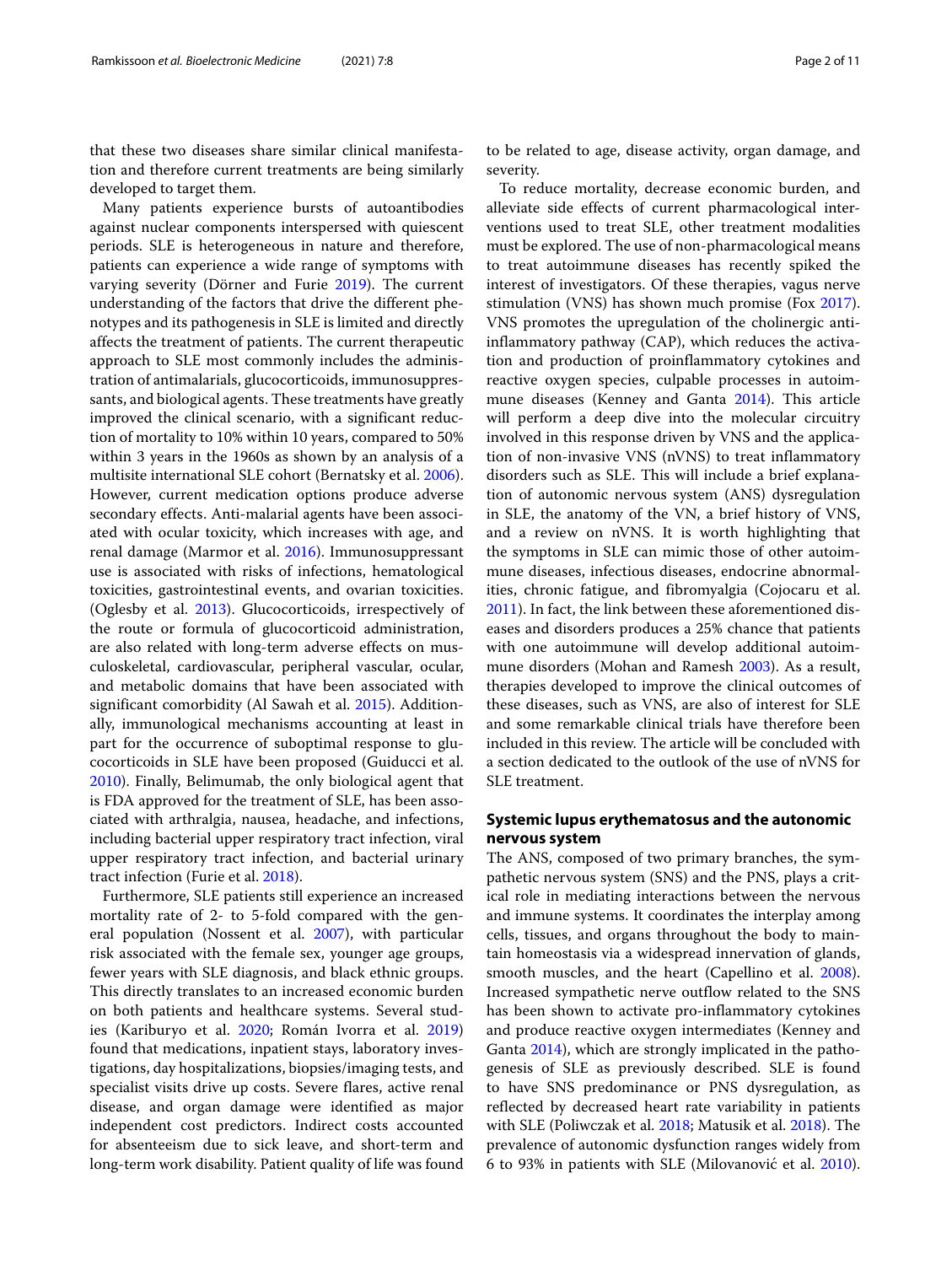This autonomic imbalance is related to an increased risk of developing cardiovascular disease, which is a major cause of morbidity and mortality in patients with SLE (Malpas [2010\)](#page-10-9). Recent studies suggest that vagus nerve stimulation may be a strategy to reverse the autonomic imbalance (Gurel et al. [2020\)](#page-9-9) aiming to ameliorate, and potentially suppress, the development of this disease. Furthering this idea, the following sections provide an overview of the vagus nerve anatomy and it's contribution to the anti-inflammatory pathways.

#### **The vagus nerve**

The vagus nerve (VN) depicted in Fig. [1](#page-3-0) is the tenth cranial nerve and is the longest nerve of the organism, which links the central nervous system and the body by innervating major visceral organs such as the heart, the lungs, and the gastrointestinal tract. The VN is a mixed nerve with 20% efferent and 80% afferent fibers (Prechtl and Powley [1990\)](#page-10-10), and is a major component of the PNS. It therefore enables bi-directional communication between the brain and the different organs of the body, transmitting both sensory and motor information and acting as a primary conduit for bi-directional information exchange.

The VN emerges from or converges onto four main nuclei of the brainstem, which include the dorsal motor nucleus (DMN) of the VN, that innervate the intramural ganglia associated with thoracic and abdominal viscera (heart, the lungs, and the gastrointestinal tract), the nucleus ambiguus, which gives rise to the branchial efferent motor fibres and preganglionic neurones innervating the heart, the solitary nucleus, which conveys afferent fibres from visceral organs, and the spinal trigeminal nucleus, which receives sensory information from the outer ear, and the mucosa of the larynx, among others (Thompson et al. [2019\)](#page-10-11).

From its origin in the brain, the VN runs caudal to the glossopharyngeal nerve and superficial to the internal jugular vein towards the jugular foramen. Within and below to the jugular foramen lie two ganglia associated with the VN, the superior (jugular) and inferior (nodose) ganglia, respectively (Câmara and Griessenauer [2015\)](#page-9-10). Motor and sensory fibres pass through the jugular ganglion, and only some visceral afferent fibres have cell bodies in the nodose ganglion, which primarily relays information from the pharynx and thoracic and abdominal viscera (Câmara and Griessenauer [2015\)](#page-9-10). At the cervical level, the VN continues its descent travelling between the internal jugular vein and the internal and external carotid arteries, and bifurcates into different branches innervating the larynx, bronchi, lungs, heart, and esophagus (Johnson and Wilson [2018\)](#page-9-11). In the lower esophagus, the left vagus runs ventrally whereas the right bundle runs dorsally. After crossing the diaphragm, the dorsal (or posterior) subdiaphragmatic vagus branches into the dorsal

gastric branch, and the dorsal celiac branches. On the other hand, the ventral subdiaphragmatic vagus divides into the ventral (or anterior) gastric and celiac branches, and the common hepatic branch. Both the ventral and dorsal gastric branches innervate the stomach and proximal duodenum, whereas the celiac branches innervate the distal duodenum and colon . The hepatic branch further bifurcates into the main hepatic branch that innervates the liver, and the gastroduodenal branch, that innervates the duodenum and proximal pancreas (Johnson and Wilson [2018\)](#page-9-11).

Vagal fibers can be described according to the classification by Erlanger and Gasser (1937) (Erlanger and Gasser [1937\)](#page-9-12) based on their nerve conduction properties in A, B and C fibers (see Table [1\)](#page-3-1). Each type of fibre carries different physiological information, with large myelinated A-fibers mostly convey somatic afferent and efferent signals, small myelinated A-fibers visceral transmit afferent signals, B-fibers provide efferent sympathetic and parasympathetic pre-ganglionic innervation, and small unmyelinated C-fibers comprise most of the afferent visceral innervation.

Their size, and therefore conduction properties, affect the excitation thresholds at which they respond to electrical stimulation. A-fibers have the lowest threshold followed by B- and C-fibers (Stauss [2017\)](#page-10-12). The stimulation threshold is determined by the total charge delivered to the nerve fiber, which depends on the stimulation current, the pulse duration, the stimulation frequency (i.e. the rate at which these pulses are applied) and the waveform, among others (Stauss [2017\)](#page-10-12). However, a study suggests that the threshold is not dependant on the polarity of the electrode, at least within the specific range of stimulation parameters used in the analysis (pulse durations of 0.05-20 ms; frequencies of 2-20 Hz; amplitudes of 3V and 6V) (Stauss [2017\)](#page-10-12). In general, higher stimulation currents, longer pulse durations, and/or higher stimulation frequencies are needed to activate smaller nerve fibers. As a result, A-fibers are recruited first with the lowest stimulation current (0.01–0.2mA), followed by B- (0.04– 0.6 mA) and C-fibers (>2.0mA) with increasing stimulation intensities. Consequently, the physiologic response to VNS greatly depends on the recruitment of fibres with the different stimulation parameters.

#### **Anti-inflammatory pathways**

There are two anti-inflammatory pathways of interest for VNS that interface between the nervous and immune systems: the hypothalamus-pituitary-adrenal (HPA) axis and the cholinergic anti-inflammatory pathway (CAP). The HPA axis is involved in coordinated neural, behavioral, and endocrine responses that provide an important first-line innate defense against infection and inflammation and help to restore homeostasis in the body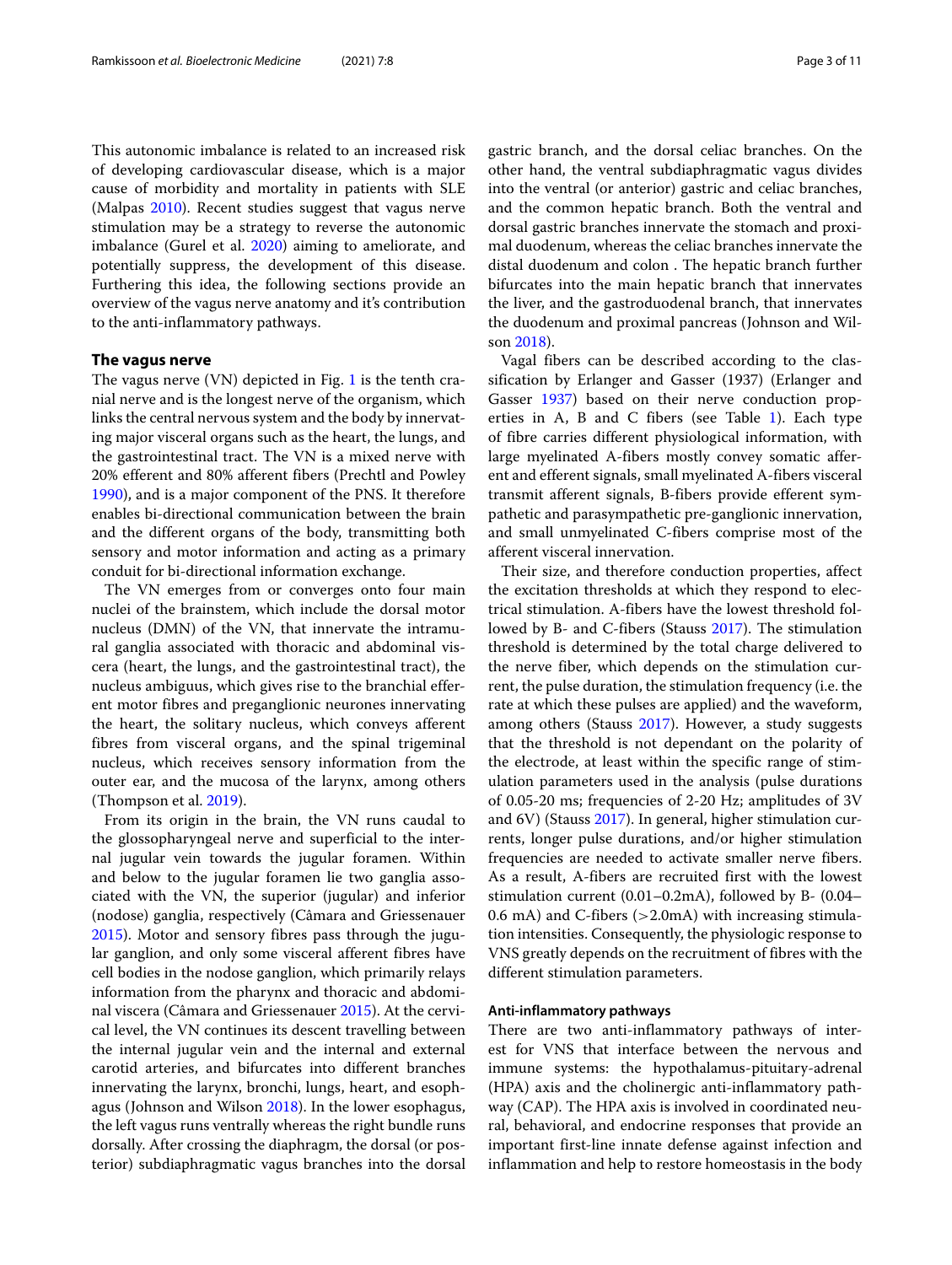

<span id="page-3-1"></span><span id="page-3-0"></span>

|  | Table 1 Characterization of vagus nerve fibers. |  |  |
|--|-------------------------------------------------|--|--|
|--|-------------------------------------------------|--|--|

| Type of fiber | Size (diameter)        | Mvelinated | velocity range ( <i>ms</i> ) | <b>Transmitted information</b>                           |
|---------------|------------------------|------------|------------------------------|----------------------------------------------------------|
| A-fiber       | Large (5-20 $\mu$ m)   | Yes        | >4.5                         | Afferent visceral information and efferent motor signals |
| B-fiber       | Mid-size (1-3 $\mu$ m) | Yes        | $2 - 4.5$                    | Most of the efferent parasympathetic signals             |
| C-fiber       | Small (0.4-2 $\mu$ m)  | Yes        |                              | Mainly afferent visceral information                     |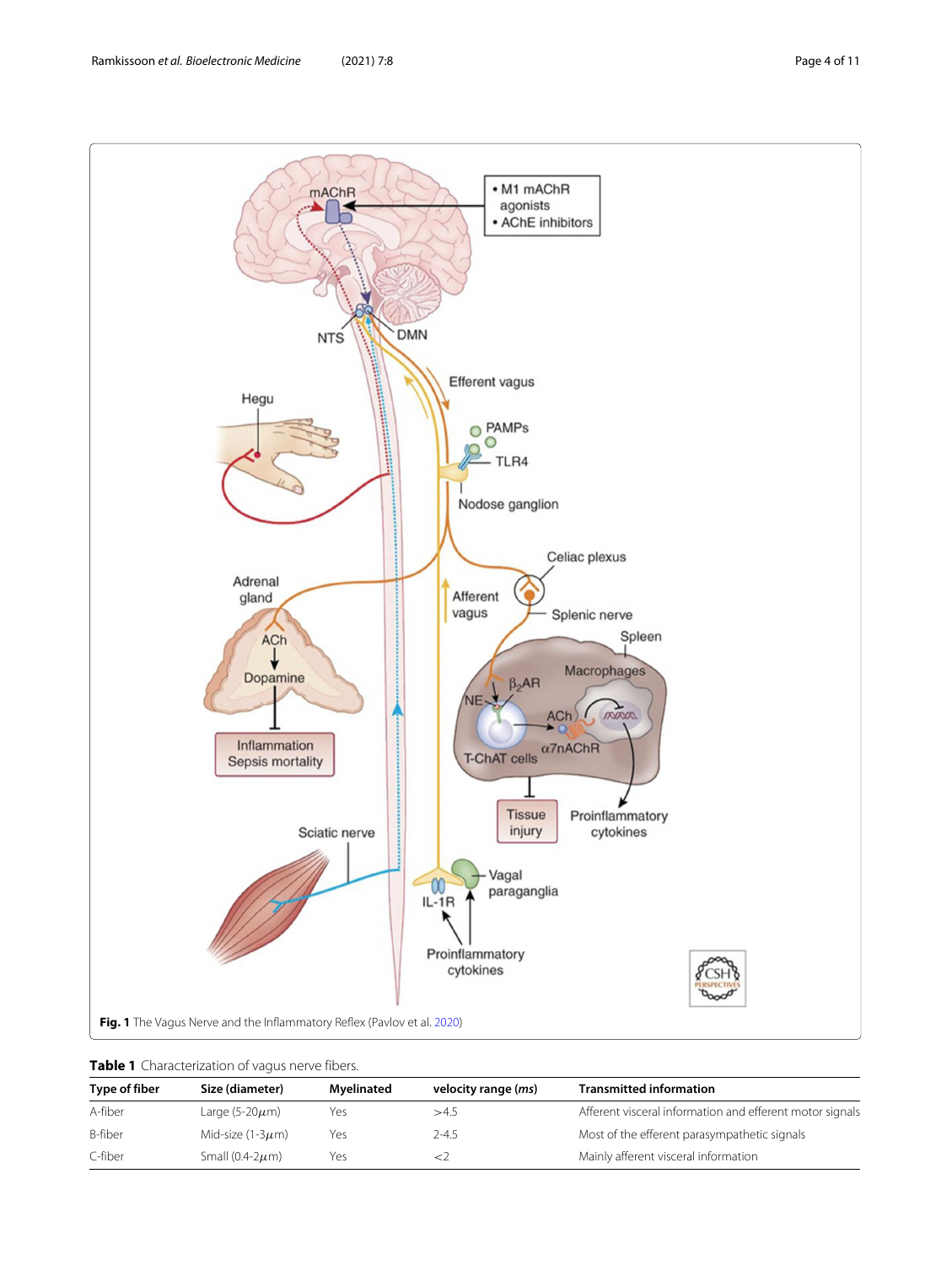(Johnson and Wilson [2018\)](#page-9-11). The vagal afferent fibres located at the paraganglia level are equipped with receptors for pro-inflammatory cytokines, interleukin (IL)- $1\beta$ , that when engaged activate a cascade reaction that leads to the release of glucocorticoids by the adrenal glands to decrease peripheral inflammation via the HPA axis (Bonaz et al. [2016\)](#page-8-2). The HPA axis is also activated by circulating pro-inflammatory cytokines on circumventricular organs (Buller [2001\)](#page-9-13).

The CAP on the other hand is mediated through vagal efferent fibers that originate at the DMN, as it has been recently found (Kressel et al. [2020\)](#page-10-14), ultimately resulting in the inhibition of the release of pro-inflammatory cytokines such as tumor-necrosis factor-alpha (TNF)- $\alpha$ in the liver, spleen, and heart, and the attenuation of serum concentrations of TNF-α (Borovikova et al. [2000\)](#page-8-3). Interestingly, although the inflammatory reflex is mainly driven by the VN, there is no evidence that cholinergic parasympathetic fibers innervate the spleen or that it directly interacts with resident macrophages in the gut (Rosas-Ballina et al. [2008;](#page-10-15) Sundman and Olofsson [2014\)](#page-10-16). It is considered, however, that the VN contributes in the anti-inflammatory response through a vagosympathetic synergistic effect by activating the sympathetic fibers in the splenic nerve via cholinergic transmission at the celiac ganglia and the superior mesenteric ganglion in the celiac plexus, where the splenic nerve originates, which in turn reduces pro-inflammatory cytokine production in the spleen and the liver, and mediates the inhibition of TNF release from splenic macrophages (Kressel et al. [2020;](#page-10-14) Rosas-Ballina et al. [2008;](#page-10-15) Sundman and Olofsson [2014;](#page-10-16) Pavlov et al. [2020;](#page-10-13) Huston et al. [2006\)](#page-9-14). It is worth noting that this inhibition of TNF release ultimately mediated by the vagus nerve is dependant upon nicotinic cholinergic receptors ( $\alpha$ <sub>7</sub>nAChRs) (Olofsson et al. [2012\)](#page-10-17), not muscarinic receptors as in the PNS, yet the splenic fibers do not produce ACh per se (Sundman and Olofsson [2014\)](#page-10-16). Previous work on the source of this ACh in the spleen has shown that 1) some lymphocytes, such as T cells, are able to produce ACh as they contain functional choline acetyltransferase (ChAT) (Fujii et al. [1996\)](#page-9-15), 2) these are found close to adrenergic nerves (Rosas-Ballina et al. [2011;](#page-10-18) Hus-ton et al. [2006\)](#page-9-14), and 3) they express  $\beta$ 2-adrenergic recep-tors (β2-ARs) (Pavlov et al. [2020;](#page-10-13) Vida et al. [2011\)](#page-10-19). These findings strongly suggest that lymphocytes in the spleen mediate the signalling mechanism between the adrenergic nerves releasing norepinephrine (NE) and the inhibition of systemic TNF release by macrophages through lymphocyte-synthesised ACh binding to nicotinic receptors ( $\alpha$ <sub>7</sub>nAChRs). This complex interaction is at the core of the inflammatory reflex.

In summary, activation of the VN (e.g. via stimulation), causes the release of ACh that binds to muscarinic receptors at the celiac plexus, which in turn activates the splenic nerve. The NE released from the terminals of the splenic nerve binds to adrenergic receptors expressed in lymphocytes in the spleen, which promotes the synthesis of endogenous ACh. This ACh then binds  $\alpha$  nicotinic receptors expressed in macrophages and suppresses proinflammatory cytokine release and inflammation. Despite this long sequence of interactions within this pathway, the high speed of neural conductance that characterises the CAP allows localized input to the region of inflammation (Sundman and Olofsson [2014\)](#page-10-16).

#### **Vagus nerve stimulation**

VNS, discovered in the late 19th century, was first proposed to treat epilepsy by James Corning (Lanska [2002\)](#page-10-20) although his attempts were ultimately unsuccessful. Later on, experiments in animal models demonstrated the potential antiepileptic properties of VNS (Aalbers et al. [2011\)](#page-8-4). These were then followed by human studies, which began in the 1990s and demonstrated a substantial decrease in seizure frequency in refractory and intractable epilepsy (Ben-Menachem et al. [1994\)](#page-8-5). In 1997, an implanted cervical VNS device (NeuroCybernetic Prosthesis System, Cyberonics, Inc, Houston, TX, USA - now Livanova, Fig. [2\)](#page-5-0) was approved by the US Food and Drug Administration (FDA) for use as an adjunctive treatment (with drugs or surgery) for patients over 12 years of age with medically refractory partial onset seizures (Morris et al. [2013\)](#page-10-21). In 2005, the same VNS device was approved by the FDA for long-term adjunctive treatment of chronic/recurrent depression for patients over 18 years of age with a major depressive episode with inadequate responses to four or more antidepressant treatments (RH [2014\)](#page-10-22). By 2013, over 100,000 VNS devices were implanted worldwide for the treatment of epilepsy in over 70,000 patients (Elliott et al. [2011\)](#page-9-16) and the American Academy of Neurology guideline associates VNS with an increase in the amount of patients experiencing a  $\pm 50\%$ reduction in the number of seizures (Morris et al. [2013\)](#page-10-21).

Recent studies of VNS in in vivo systems have shown its anti-inflammatory properties which have led to more preclinical research aimed at expanding VNS treatment across a wider range of inflammatory disorders. VNS acting through the CAP as previously described has shown promising results in treating chronic inflammatory disorders such as sepsis, lung injury, rheumatoid arthritis (RA), and diabetes (Johnson and Wilson [2018;](#page-9-11) Koopman et al. [2018\)](#page-9-17). It is also being used to control pain in fibromyalgia (Lange et al. [2011\)](#page-10-23) and migraines (Silberstein et al. [2016\)](#page-10-24). Additionally, VNS has shown to be useful in the treatment of obesity and heart disease (Johnson and Wilson [2018\)](#page-9-11).

The effect of VNS in epilepsy and depression is thought to be mediated through the activation of vagal afferent fibres, performed at high frequency of stimulation (20–30 Hz) whereas, the activation of the CAP has been found to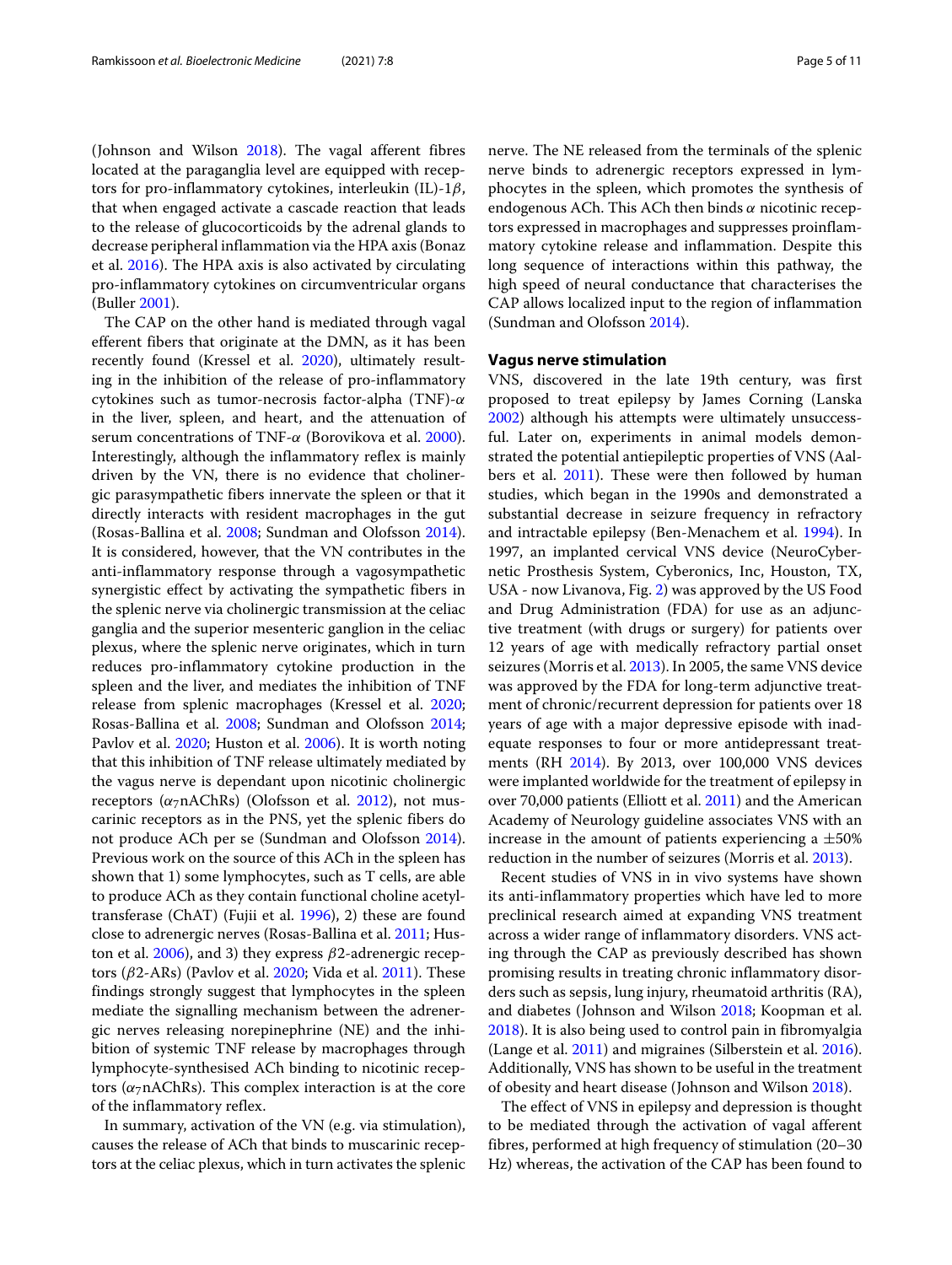Ramkissoon *et al. Bioelectronic Medicine* (2021) 7:8 Page 6 of 11



<span id="page-5-0"></span>be mediated through vagal efferent fibres and involves a low-frequency (1–10 Hz) stimulation of the VN. A study by Borovikova et al. (Borovikova et al. [2000\)](#page-8-3) found that VNS at 1 Hz frequency for 20 min was effective for the preferential recruitment of efferent parasympathetic fibres. Other reports have also shown that low frequency (5 Hz) VNS is able to activate vagal efferent fibres (Bernik et al. [2002\)](#page-8-6). Implantable VNS devices (Cyberonics, Houston, TX, USA) in humans at varying frequencies have been found to improve outcomes in several inflammatory diseases mainly, RA (10 Hz) (Koopman et al. [2018\)](#page-9-17), Crohn's disease (10 Hz) (Bonaz et al. [2016\)](#page-8-7), and fibromyalgia (20 Hz) (Lange et al. [2011\)](#page-10-23), with some patients achieving disease remission in all three studies.

#### **Non-invasive vagus nerve stimulation**

Implantation of a VNS device is associated with complications such as, bradycardia, asystole, delayed arrhythmias (although rare), syncope, cough, paraesthesia, pain, sleep apnea, surgical trauma or VN trauma with unilateral vocal cord dysfunction and dyspnoea, and thermal injury to the VN and adjacent structures due to radiofrequency exposure (Asconapé et al. [1999;](#page-8-8) Iriarte et al. [2009;](#page-9-18) Fahy [2010;](#page-9-19) Marzec et al. [2003;](#page-10-26) Handforth et al. [1998\)](#page-9-20). To avoid surgical implant-related complications, researchers have developed nVNS devices. To date, two pathways of nVNS pathways exist: transcutaneous cervical (TC-VNS) and transcutaneous auricular (TA-VNS).

TC-VNS (gammaCore, electroCore LLC, Basking Ridge, NJ, USA, Fig. [3\)](#page-6-0) is likely to stimulate both afferent and efferent VN fibers in the carotid sheath and is approved by the FDA for the treatment of cluster headaches and migraines (Mertens et al. [2018\)](#page-10-27). This TC-VNS device also obtained the CE marks for use in bronchoconstriction, primary headache, epilepsy, anxiety, depression, and gastric motility disorders (Mwamburi et al. [2017\)](#page-10-28). No drug interactions or multidose-related adverse effects have been associated with the gammaCore device (Silberstein et al. [2016;](#page-10-24) Goadsby et al. [2018;](#page-9-21) Gaul et al. [2016\)](#page-9-22). The gammaCore device has also been studied to treat hemicrania continua (Nesbitt et al. [2012\)](#page-10-29), asthma (Steyn et al. [2013\)](#page-10-30), and Sjorgen's syndrome (Tarn et al. [2019\)](#page-10-31) with all studies achieving success in small sample sizes. Currently, there are ongoing clinical trials of TC-VNS for the treatment of Raynaud's phenomena (ClinicalTrials.gov. Bethesda (MD): National Library of Medicine (US) [2020a\)](#page-9-23), dyspepsia and irritable bowel syndrome (ClinicalTrials.gov. Bethesda (MD): National Library of Medicine (US) [2020c\)](#page-9-24), and pancreatitis (ClinicalTrials.gov. Bethesda (MD): National Library of Medicine (US) [2020e\)](#page-9-25). Although no optimal stimulation configuration has been found yet, in general lowvoltage self-regulated stimulation is applied with 1 ms pulse width, 25 Hz frequency approximately during 2 min, and can be repeated up to 12 times (Holle-Lee and Gaul [2016\)](#page-9-26).

TA-VNS stimulates the auricular branch of the VN, which innervates the cavity of conchae and cymba conchae, which is the only area innervated by the auricular branch of the VN (Peuker and Filler [2002\)](#page-10-32). The Cerbomed device called NEMOS (Erlangen, Germany, Fig. [3\)](#page-6-0) uses an intra-auricular electrode to stimulate the afferent nerve fibers of the vagal auricular branch (Ellrich [2019\)](#page-9-27) and received European clearance in 2011 for the treatment of epilepsy and depression in 2010, and for pain relief in 2012. This device is available in Austria, Germany, Italy, Switzerland, and the UK. The optimal stimulation is chosen individually by the patients based on the intensity to feel a non-painful stinging with a recommended stimulation duration up to 4 h per day. This individualization procedure hinders the establishment of an optimal stimulation configuration, but in general, amplitude is set around 1 mA according to the above-mentioned pain thresholds, frequency varies from 20 to 30 Hz, and pulse width in normally below 1 ms (He et al. [2013\)](#page-9-28). Another company, Auri-Stim, has developed the NET-1000, NET-2000, which was approved by the FDA in 2006 for the treatment of depression, anxiety and insomnia, and NET-3000 (Denver, CO, USA). These devices provide a similar stimulation however, NET-3000 is the most advanced version that allows more flexibility in the selection of the stimulation parameters as it includes 15 pre-programmed stimulation modes.

As previously introduced, SLE shares many symptoms with other chronic diseases including joint pain, joint swelling and fatigue and weakness (Cojocaru et al. [2011\)](#page-9-7).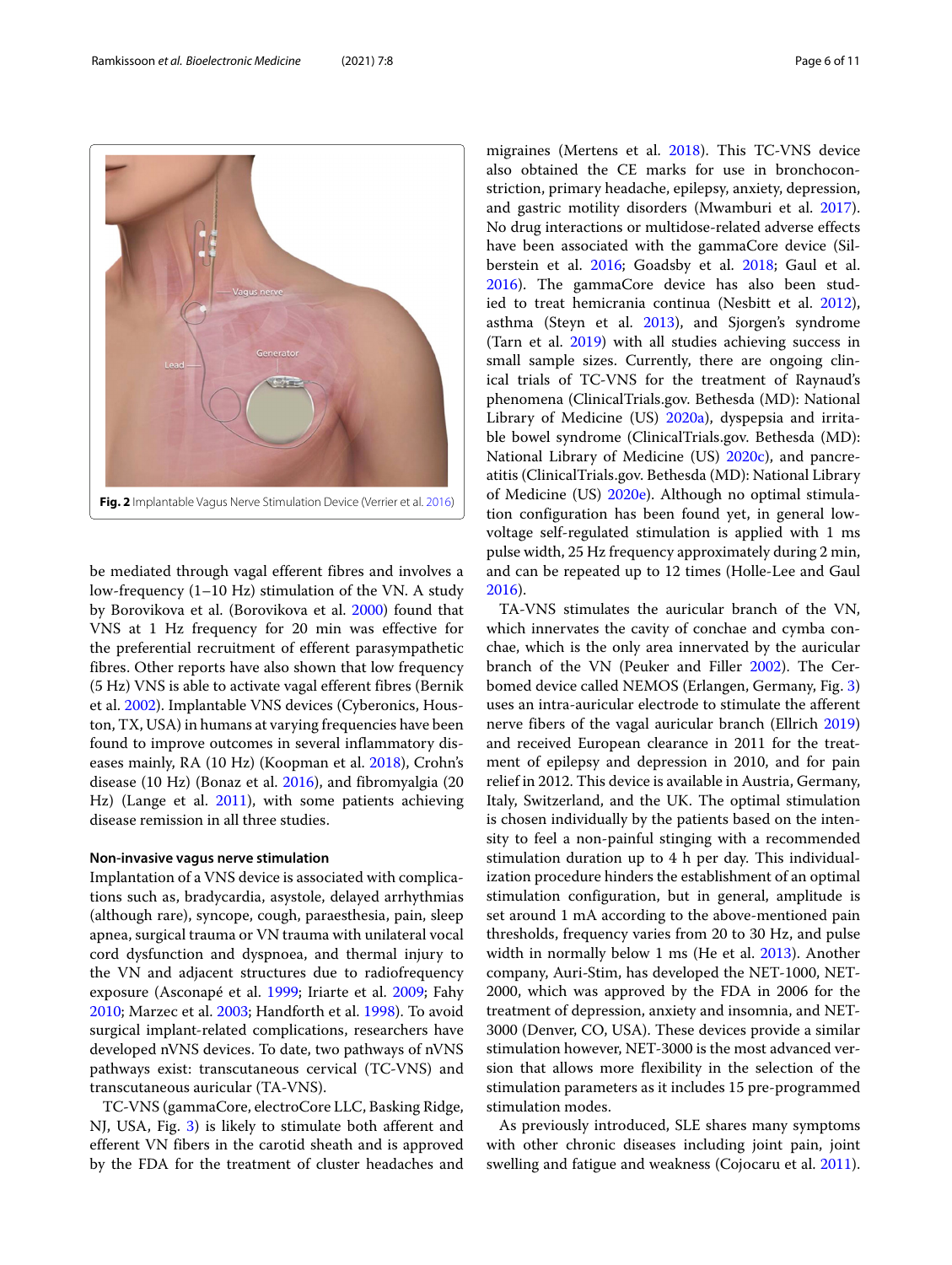

<span id="page-6-0"></span>Studies of the clinical impact of non-invasive VNS in these diseases are therefore of remarkable interest for studying the safety and efficacy of nVNS in SLE. To begin, one study found that TA-VNS significantly increased heart rate variability and reduced sympathetic outflow in healthy individuals (Clancy et al. [2014\)](#page-9-29). Recent studies of TA-VNS have shown success in the treatment of chronic pain (Napadow et al. [2012\)](#page-10-34), perceived pain (Busch et al. [2013;](#page-9-30) Janner et al. [2018\)](#page-9-31), and migraines (Zhang et al.; Straube et al. [2015;](#page-10-35) Garcia et al. [2017\)](#page-9-32). In a recent study in RA patients, TA-VNS using a vibrotactile device in contact with the cymba concha applied twice a day for two consecutive days reduced the amount of circulating proinflammatory cytokines such as TNF, IL-6 and IL-1 $\beta$  when compared with control subjects, who were stimulated at the gastrocnemius (Addorisio et al. [2019\)](#page-8-9). Interestingly, disease attenuation in RA patients persisted for up to 7 days. In a double-blind sham-controlled pilot study in 18 patients with SLE with musculoskeletal pain, TA-VNS resulted in a significant reduction of pain (83.3% of TA-VNS subjects vs 16.7% sham-stimulated subjects), fatigue (83.3% of TA-VNS subjects vs 0% sham-stimulated subjects) and joint scores after 5 and 12 days (Aranow et al. [2021\)](#page-8-10). Stimulation consisted on 5 min of pulses of transcutaneous electrical nerve stimulation (30 Hz frequency, 300  $\mu$ s pulse width) applied at the left ear, or sham stimulation (same device removing the battery) for 4 consecutive days. Pulse amplitude was set to the maximum amount tolerated by each subject without feeling pain. An encouraging result in addition to the clinical outcomes observed during the stimulation period, with improvement being significantly correlated with the cumulative current received over the days, is that these improvements continued through day 12, suggesting the longlasting magnitude of the effects. Moreover, no adverse side

effects, such as headache, tinnitus or skin irritation, were reported during the study confirming its safety for the duration of this study. Currently, there are ongoing clinical trials using TA-VNS for the treatment of RA (Clinical-Trials.gov. Bethesda (MD): National Library of Medicine (US) [2020b\)](#page-9-33), and other chronic diseases like pain perception (ClinicalTrials.gov. Bethesda (MD): National Library of Medicine (US) [2020d\)](#page-9-34), depression and fibromyalgia (ClinicalTrials.gov. Bethesda (MD): National Library of Medicine (US) [2020f\)](#page-9-35).

Table [2](#page-7-0) shows the studies listed above using nVNS and the device configuration during the intervention. The gammaCore device using TC-VNS is seen to follow similar settings for most of the studies however, TA-VNS studies are irregular. Many of the studies included in Table [2](#page-7-0) that utilize TA-VNS chose to use a combination of an electrode fitted to the ear and a current stimulator. Two studies used the Nemos device (Straube et al. [2015;](#page-10-35) Busch et al. [2013\)](#page-9-30) and one study used an oscillatory vibrotactile device (Addorisio et al. [2019\)](#page-8-9). The amplitude was generally set for each individual to a constant tingling, non-painful sensation. Interestingly, 25 Hz was the most frequently used frequency with other frequencies set to 5 kHz, 168Hz, 100 Hz, 30Hz, and 1 Hz. Only two studies have explored the low-frequency range to stimulate the vagal efferent fibres and thus, the CAP. Straube et al. (Straube et al. [2015\)](#page-10-35) compared 25 Hz and 1 Hz in the treatment of chronic migraines and found a significantly larger reduction in headache days in the 1 Hz group. This finding warrants further research into the low-frequency stimulation of the VN via nVNS.

### **Conclusions**

There is no denying that a link exists between autonomic dysfunction and SLE. The ability to manipulate the VN,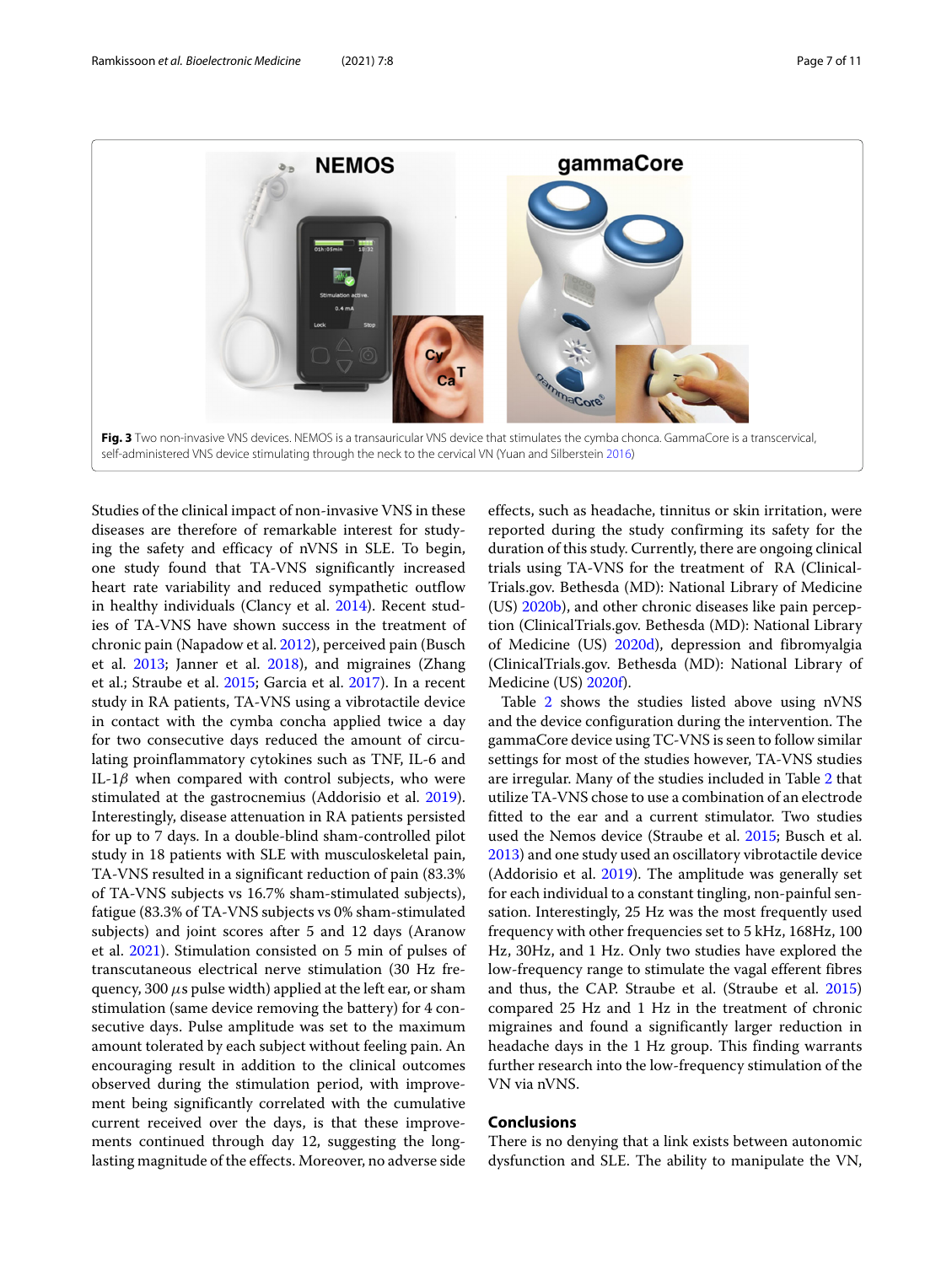<span id="page-7-0"></span>

| <b>Table 2</b> Overview of non-invasive VNS configuration and therapeutic application |  |  |
|---------------------------------------------------------------------------------------|--|--|
|                                                                                       |  |  |

| nVNS device           | Condition                                                          | Waveform                                                   | Amplitude                                                     | Pulse width (ms)    | Frequency (Hz) | <b>Train duration</b>   |
|-----------------------|--------------------------------------------------------------------|------------------------------------------------------------|---------------------------------------------------------------|---------------------|----------------|-------------------------|
| gammaCore (TC-VNS)    | Cluster headache<br>(Silberstein et al.<br>2016                    | 5kHz sine wave<br>burst                                    | 24V/60mA                                                      | $5x200\mu S(1ms)$   | 25             | 120ms                   |
| gammaCore (TC-VNS)    | Cluster headache<br>(Goadsby et al.<br>2018)                       | ÷,                                                         | 24V                                                           | 5x200 $\mu$ S (1ms) | 5000           | 3x120s                  |
| gammaCore (TC-VNS)    | Chronic<br>headache (Gaul<br>et al. 2016)                          | 5kHz sine wave<br>burst                                    | Max.<br>24V/60mA                                              | 5x200 $\mu$ S (1ms) | 25             | 3x120s (5min rest)      |
| gammaCore (TC-VNS)    | Healthy, neural<br>activation<br>validation (Nonis<br>et al. 2017) | 5kHz sine wave<br>burst                                    | 6V-18 V, max.<br>output 60 mA                                 | $5x200\mu S(1ms)$   | 25             | 3x120s (5min rest)      |
| gammaCore (TC-VNS)    | Episodic &<br>chronic<br>migraines (Kinfe<br>et al. 2015)          | 5kHz sine wave<br>burst                                    | 0V-24V                                                        | 5x200 $\mu$ S (1ms) | 25             | 2x120s                  |
| gammaCore (TC-VNS)    | Menstrual<br>migraine (Grazzi<br>et al. 2016)                      | 5kHz sine wave<br>burst                                    | Max.<br>24V/60mA                                              | $5x200\mu S(1ms)$   | 25             | 2x120s                  |
| gammaCore (TC-VNS)    | Acute asthma<br>(Steyn et al. 2013)                                |                                                            |                                                               |                     |                | 2x60s (30min rest)      |
| gammaCore (TC-VNS)    | Primary Sjögren's<br>syndrome (Tarn<br>et al. 2019)                | 5kHz sine wave<br>burst                                    | Low voltage                                                   | $5x200\mu S(1ms)$   | 25             | 90s                     |
| Non-specific (TA-VNS) | Chronic Pelvic<br>Pain (Napadow<br>et al. 2012)                    | Rectangular<br>pulses                                      | Moderate to<br>strong<br>(non-painful)<br>sensation           | $450 \mu S (1ms)$   | 30             | 0.5s                    |
| Nemos (TA-VNS)        | Pain Perception<br>(Busch et al. 2013)                             | Modified<br>monophasic<br>rectangle<br>impulse             | $0.25 - 10 \text{ mA}$<br>(constant<br>tingling<br>sensation) | $250\mu$ S          | 25             |                         |
| Non-specific (TA-VNS) | Pain Perception<br>(Janner et al.<br>2018)                         | Square impluses<br>delivered in<br>blocks of 9<br>impulses | Constant<br>tingling<br>sensation                             | $2x200\mu S$ (s)    | 100            |                         |
| Non-specific (TA-VNS) | Migraine (Zhang<br>et al.)                                         | L,                                                         | $1.5 - 3mA$                                                   | 0.2ms               | $\mathbf{1}$   |                         |
| Nemos (TA-VNS)        | Chronic Migraine<br>(Straube et al.<br>2015)                       | $\overline{a}$                                             | Tingling,<br>non-painful<br>sensation                         | $250\mu$ S          | 1/25           | 30s on, 30s off (20min) |
| Non-specific (TA-VNS) | Migraine (Garcia<br>et al. 2017)                                   | Rectangular<br>pulses                                      | Moderate to<br>strong<br>(non-painful)<br>sensation           | $450\mu S$          | 30             | 0.5s                    |
| Non-specific (TA-VNS) | Rheumatoid<br>arthritis<br>(Addorisio et al.<br>2019)              |                                                            | Horizontal:<br>0.008" Vertical:<br>0.005"                     |                     | ~168           |                         |

Abbreviations: nVNS, non-invasive vagus nerve stimulation; TC-VNS, transcutaneous cervical vagus nerve stimulation; TA-VNS, transcutaneous auricular vagus nerve stimulation

via electrical stimulation, to reduce inflammation in the long term and to maintain remission status for as long a period as possible is of great interest. Although, SLE has not been studied in great detail in terms of implantable VNS, other inflammatory conditions such as, sepsis, lung injury, diabetes, obesity, migraines, RA, fibromyalgia, and Crohn's disease have shown promising pilot clinical trial results with studies for fibromyalgia and Crohn's disease achieving remission in some patients. Similarly, in nVNS, hemicrania continua, menstrual migraine, gastroparesis,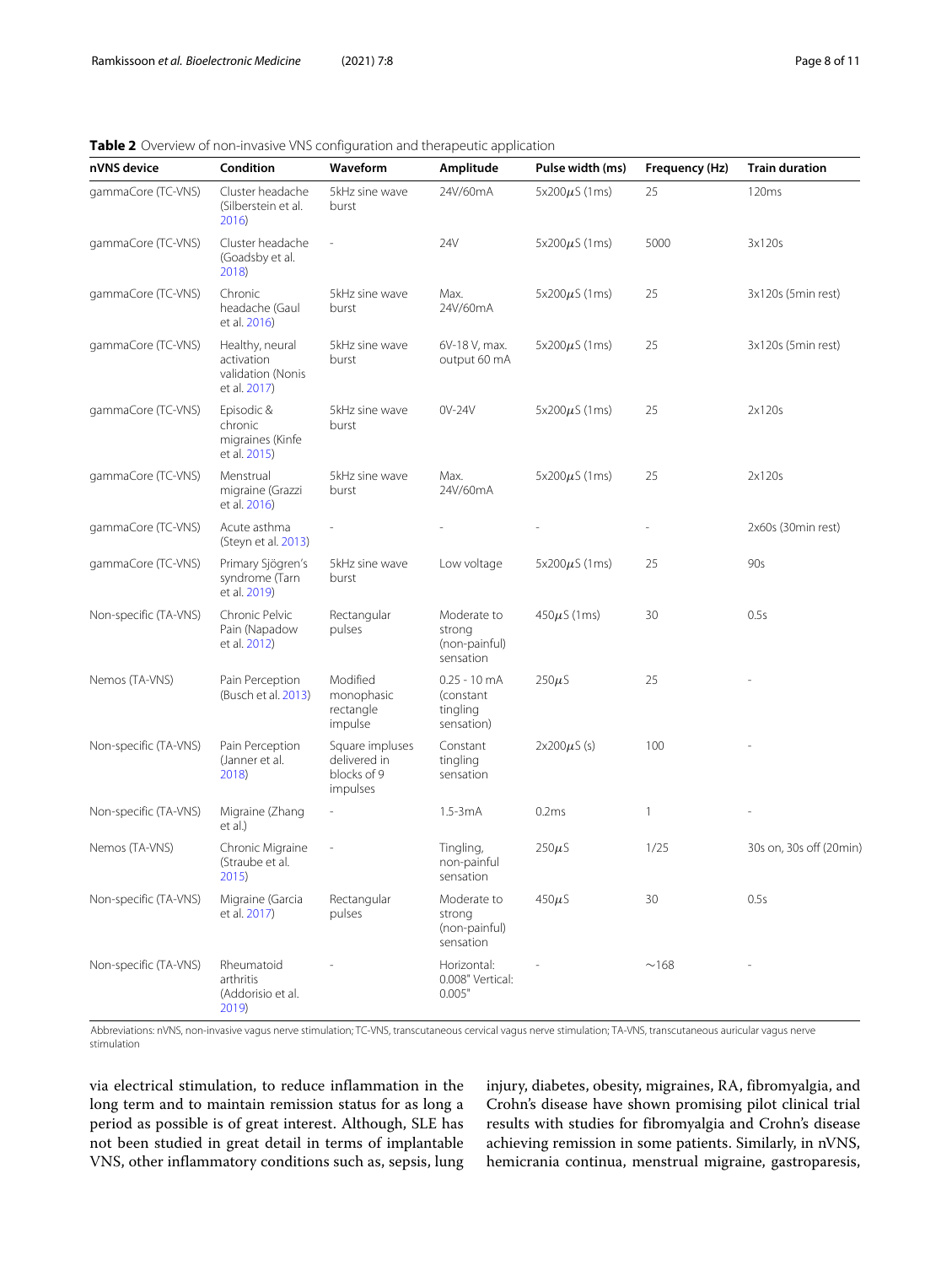asthma, Sjorgen's syndrome, chronic pelvic pain, pain perception, and RA have all shown positive results in small sample sizes with no significant serious device-related adverse events reported. These results are of great importance for SLE as there are many symptoms and clinical manifestations that are shared between SLE and these diseases and whose improvement and even remission are extremely encouraging and suggest that nVNS may be a viable treatment option for SLE (Cojocaru et al. [2011\)](#page-9-7). In fact, one study dedicated to nVNS in SLE showed a significant reduction in pain, fatigue, and joint score (Aranow et al. [2021\)](#page-8-10). All these trials motivate further research on the use of VNS and nVNS in multiple types of inflammatory diseases including SLE, where clinical studies continue to be carried out.

The study of nVNS for the treatment of SLE is in its infancy, which implies that there remains a lot to discover about nVNS and its application to SLE treatment, however, preliminary studies regarding the safety and efficacy of this new technological approach show great promise in this area (Aranow et al. [2021\)](#page-8-10). Therefore, this review motivates the use of bioelectronic medicine through neuromodulation as a promising new pathway to treat a number of serious chronic inflammatory diseases. The therapeutic impact of bioelectronic medicine can be boosted by replicating the body's closed-loop mechanisms: metabolic and neuro-physiological biomarkers can be recorded and analyzed in real-time to accordingly adjust the characteristics of the electrical stimulation delivered to the peripheral nerves or directly to the organs to modulate their function (Güemes Gonzalez et al. [2020\)](#page-9-38). Advances in bioelectronic medicine towards these closed-loop systems are supported by the development of new non-invasive or minimally invasive technology and algorithms, which enable a safe and effective interface with the nervous system.

#### **Abbreviations**

ANS: Autonomic nervous system; CAP: Cholinergic anti-inflammatory pathway; HPA: Hypothalamus-pituitary-adrenal; IL: Interlukin; nVNS: Non-invasive vagus nerve stimulation; PNS: Parasympathetic nervous system; RA: Rheumatoid arthritis; SLE: Systemic lupus erythematosus; TA-VNS: Transcutaneous auricular vagus nerve stimulation; TC-VNS: Transcutaneous cervical vagus nerve stimulation; TNF: Tumor-necrosis factor; VN: Vagus nerve; VNS: Vagus nerve stimulation

#### **Acknowledgments**

Not applicable.

#### **Authors' contributions**

CMR and AG contributed equally to the writing of this manuscript. JV edited the manuscript. All authors read and approved the final manuscript.

#### **Funding**

Government of Catalonia under 2017SGR1551.

#### **Availability of data and materials**

Not applicable.

## **Declarations**

### **Ethics approval and consent to participate**

Not applicable.

#### **Consent for publication**

Not applicable.

#### **Competing interests**

The authors declare that they have no competing interests.

#### **Author details**

<sup>1</sup> Institut d'Informàtica i Aplicacions, Universitat de Girona, Girona, Spain. 2Bio-Inspired Technology, Department of Electrical and Electronic Engineering, Imperial College London, South Kensington Campus, London, UK. 3Centro de Investigación Biomédica en Red de Diabetes y Enfermedades Metabólicas Asociadas (CIBERDEM) Madrid, Spain.

#### Received: 12 March 2021 Accepted: 28 April 2021 Published online: 25 May 2021

#### **References**

- <span id="page-8-4"></span>Aalbers M, Vles J, Klinkenberg S, Hoogland G, Majoie M, Rijkers K. Animal models for vagus nerve stimulation in epilepsy. Exp Neuro. 2011;230: 167–75.
- <span id="page-8-9"></span>Addorisio ME, Imperato GH, de Vos AF, Fort S, Goldstein R, Pavlov VA, van der Poll T, Yang H, Diamond B, Tracey KJ, Chavan SS. Investigational treatment of rheumatoid arthritis with a vibrotactile device applied to the external ear. Bioelectron Med. 2019;4(5):.
- <span id="page-8-1"></span>Al Sawah S, Zhang X, Zhu B, Magder LS, Foster SA, Iikuni N, Petri M. Effect of corticosteroid use by dose on the risk of developing organ damage over time in systemic lupus erythematosus—the hopkins lupus cohort. Lupus Sci Med. 2015;2(1):e000066.
- <span id="page-8-10"></span>Aranow C, Fregoso YA, Lesser M, Mackay M, Anderson E, Chavan S, Zanos TP, Chaudhuri TD, Bouton C, Tracey KJ, Diamond B. Transcutaneous auricular vagus nerve stimulation reduces pain and fatigue in patients with systemic lupus erythematosus : a randomised , double- blind , shamcontrolled pilot trial. Ann Rheum Dis. 2021203–8. [https://doi.org/10.1136/](https://doi.org/10.1136/annrheumdis-2020-217872) [annrheumdis-2020-217872.](https://doi.org/10.1136/annrheumdis-2020-217872)
- <span id="page-8-8"></span>Asconapé JJ, Moore DD, Zipes DP, Hartman LM, Duffell Jr WH. Bradycardia and asystole with the use of vagus nerve stimulation for the treatment of epilepsy: A rare complication of intraoperative device testing. Epilepsia. 1999;40:1452–4.
- <span id="page-8-5"></span>Ben-Menachem E, Mañon-Espaillat R, Ristanovic R, Wilder B, Stefan H, Mirza W, Tarver W, Wernicke J. Vagus nerve stimulation for treatment of partial seizures: 1. a controlled study of effect on seizures. first international vagus nerve stimulation study group. Epilepsia. 1994;35(3):616–26.
- <span id="page-8-0"></span>Bernatsky S, Boivin J, Joseph L, Manzi S, Ginzler E, Gladman D, Urowitz M, Fortin P, Petri M, Barr S, Gordon C, Bae S, Isenberg D, Zoma A, Aranow C, Dooley M, Nived O, Sturfelt G, Steinsson K, Alarcón G, Senécal J, Zummer M, Hanly J, Ensworth S, Pope J, Edworthy S, Rahman A, Sibley J, El-Gabalawy H, McCarthy T, St Pierre Y, Clarke A, Ramsey-Goldman R. Mortality in systemic lupus erythematosus. Arthritis Rheum. 2006;54: 2550–7.
- <span id="page-8-6"></span>Bernik TR, Friedman SG, Ochani M, DiRaimo R, Susarla S, Czura CJ, Tracey KJ. Cholinergic antiinflammatory pathway inhibition of tumor necrosis factor during ischemia reperfusion. J Vasc Surg. 2002;36:1231–6.
- <span id="page-8-7"></span>Bonaz B, Sinniger V, Hoffmann D, Clarençon D, Mathieu N, Dantzer C, Vercueil L, Picq C, Trocmé C, Faure P, Cracowski S., Pellissier JL. Chronic vagus nerve stimulation in crohn's disease: a 6-month follow-up pilot study. neurogastroenterology and motility. Neurogastroenterol Motil. 2016;28(6):948–53.
- <span id="page-8-2"></span>Bonaz B, Sinniger V, Pellissier S. Anti-inflammatory properties of the vagus nerve: potential therapeutic implications of vagus nerve stimulation. J Physiol. 2016;594(20):5781–90.
- <span id="page-8-3"></span>Borovikova LV, Ivanova S, Zhang M, Yang H, Botchkina GI, Watkins LR, Wang H, Abumrad N, Eaton JW, Tracey KJ. Vagus nerve stimulation attenuates the systemic inflammatory response to endotoxin. Nature. 2000;405: 458–62.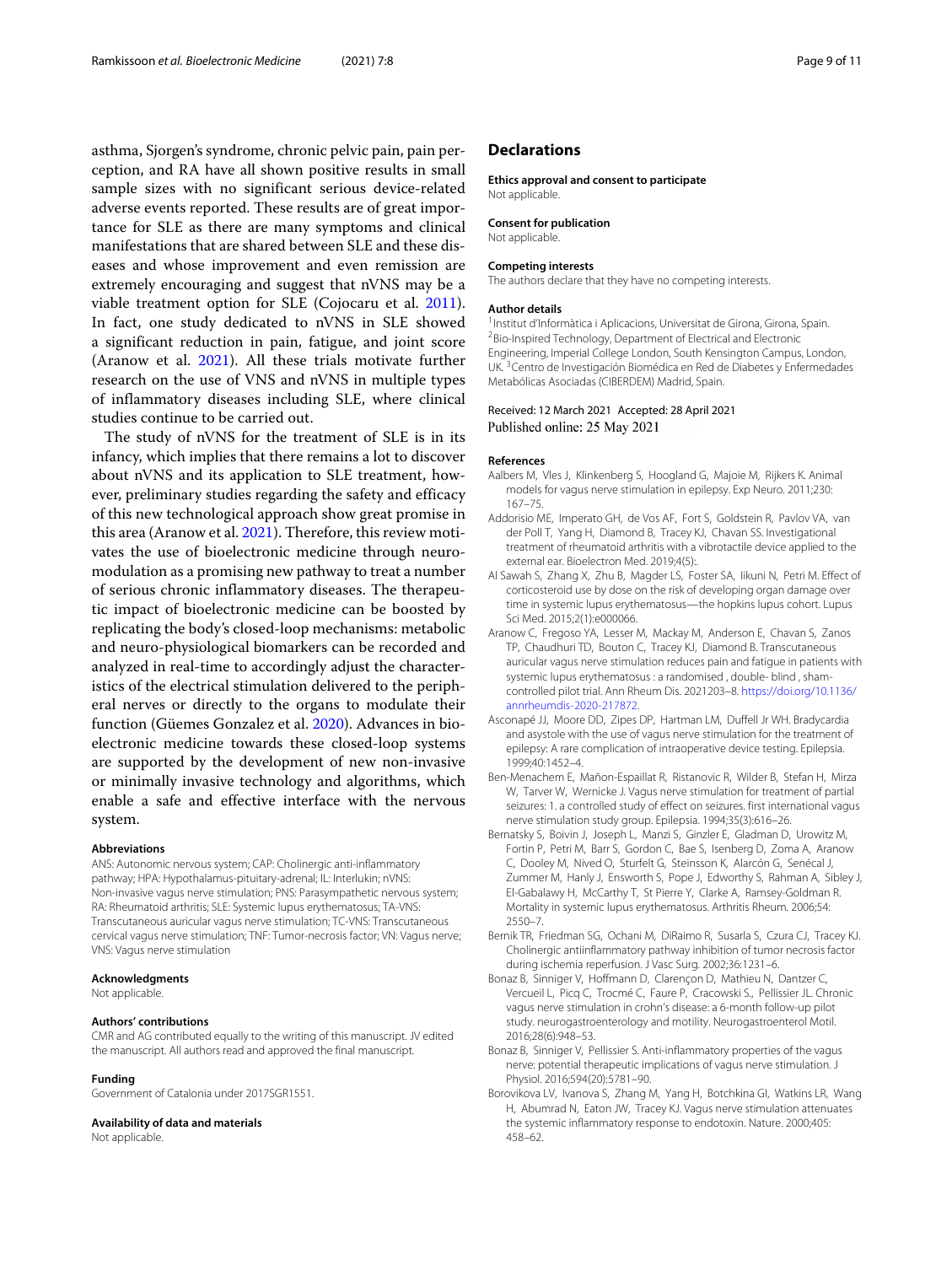<span id="page-9-13"></span>Buller K. Role of circumventricular organs in pro-inflammatory

cytokine-induced activation of the hypothalamic-pituitary-adrenal axis. Clin Exp Pharmacol Physiol. 2001;28(7):581–9.

- <span id="page-9-30"></span>Busch V, Zeman F, Heckel A, Menne F, Ellrich J, Eichhammer P. The effect of transcutaneous vagus nerve stimulation on pain perceptiondan experimental study. Brain Stimul. 2013;6:202–9.
- <span id="page-9-10"></span>Câmara R, Griessenauer CJ. Anatomy of the Vagus Nerve. In: Nerves and Nerve Injuries, vol. 1. Elsevier Ltd; 2015. p. 385–97. [https://doi.org/10.1016/B978-](https://doi.org/10.1016/B978-0-12-410390-0.00028-7) [0-12-410390-0.00028-7.](https://doi.org/10.1016/B978-0-12-410390-0.00028-7)
- <span id="page-9-8"></span>Capellino S, Lowin T, Angele P, Falk W, Grifka J, Straub RH. Increased chromogranin a levels indicate sympathetic hyperactivity in patients with rheumatoid arthritis and systemic lupus erythematosus. J Rheumatol. 2008;35(1):91–9.
- <span id="page-9-29"></span>Clancy JA, Mary DA, Witte KK, Greenwood JP, Deuchars SA, Deuchars J. Non-invasive vagus nerve stimulation in healthy humans reduces sympathetic nerve activity. Brain Stimul. 2014;7(6):871–7.
- <span id="page-9-23"></span>ClinicalTrials.gov. Bethesda (MD): National Library of Medicine (US). Identifier NCT03869008, Potential Benefit for Non Invasive Vagus Nerve Stimulation Using GammaCore in the Treatment of Raynaud's Phenomena. 2020a. [http://arxiv.org/abs/https://clinicaltrials.gov/ct2/show/NCT03869008.](http://arxiv.org/abs/https://clinicaltrials.gov/ct2/show/NCT03869008) Accessed 3 Sep 2020.
- <span id="page-9-33"></span>ClinicalTrials.gov. Bethesda (MD): National Library of Medicine (US). Identifier NCT04037111, Clinical Study of Escitalopram Oxalate Combined With taVNS in Depression and Concomitant Inflammatory Symptoms. 2020b. [http://arxiv.org/abs/https://clinicaltrials.gov/ct2/show/NCT04037111.](http://arxiv.org/abs/https://clinicaltrials.gov/ct2/show/NCT04037111) Accessed 3 Sep 2020.
- <span id="page-9-24"></span>ClinicalTrials.gov. Bethesda (MD): National Library of Medicine (US). Identifier NCT02388269, A Randomized, Single Centre, Double-blind, Parallel, Shamcontrolled Pilot Study Using gammaCore®-G. 2020c. [http://arxiv.org/abs/](http://arxiv.org/abs/https://clinicaltrials.gov/ct2/show/NCT02388269) [https://clinicaltrials.gov/ct2/show/NCT02388269.](http://arxiv.org/abs/https://clinicaltrials.gov/ct2/show/NCT02388269) Accessed 3 Sep 2020.
- <span id="page-9-34"></span>ClinicalTrials.gov. Bethesda (MD): National Library of Medicine (US). Identifier NCT01174498, Pilot Study of the Effect of Transcutaneous Stimulation of the Vagus Nerve on Pain Perception and Parameters of the Autonomic Nervous System. 2020d. [http://arxiv.org/abs/https://clinicaltrials.gov/ct2/](http://arxiv.org/abs/https://clinicaltrials.gov/ct2/show/NCT01174498) [show/NCT01174498.](http://arxiv.org/abs/https://clinicaltrials.gov/ct2/show/NCT01174498) Accessed 3 Sep 2020.
- <span id="page-9-25"></span>ClinicalTrials.gov. Bethesda (MD): National Library of Medicine (US). Identifier NCT03357029, Neuromodulation in Patients With Painful Chronic Pancreatitis. 2020e. [http://arxiv.org/abs/https://clinicaltrials.gov/ct2/show/](http://arxiv.org/abs/https://clinicaltrials.gov/ct2/show/NCT03357029) [NCT03357029.](http://arxiv.org/abs/https://clinicaltrials.gov/ct2/show/NCT03357029) Accessed 3 Sep 2020.
- <span id="page-9-35"></span>ClinicalTrials.gov. Bethesda (MD): National Library of Medicine (US). Identifier NCT03180554, Body Versus Machine: Deep Breathing Versus Vagus Stimulation for the Treatment of Fibromyalgia. 2020f. [http://arxiv.org/abs/](http://arxiv.org/abs/https://clinicaltrials.gov/ct2/show/NCT03180554) [https://clinicaltrials.gov/ct2/show/NCT03180554.](http://arxiv.org/abs/https://clinicaltrials.gov/ct2/show/NCT03180554) Accessed 3 Sep 2020.
- <span id="page-9-7"></span>Cojocaru M, Cojocaru IM, Silosi I, Vrabie CD. Manifestations of Systemic Lupus Erythematosus. Mædica J Clin Med. 2011;6(4):330–6.
- <span id="page-9-0"></span>Davis LS, Hutcheson J, Mohan C. The role of cytokines in the pathogenesis and treatment of systemic lupus erythematosus. J Interferon Cytokine Res. 2011;31(10):781–9. [https://doi.org/10.1089/jir.2011.0047.](https://doi.org/10.1089/jir.2011.0047)
- <span id="page-9-1"></span>Dörner T, Furie R. Novel paradigms in systemic lupus erythematosus. Lancet. 2019;393(10188):2344–58.
- <span id="page-9-16"></span>Elliott R, Morsi A, Kalhorn S, Marcus J, Sellin J, Kang M, Silverberg A, Rivera E, Geller E, Carlson C, Devinsky O, Doyle W. Vagus nerve stimulation in 436 consecutive patients with treatment-resistant epilepsy: Long-term outcomes and predictors of response. Epilepsy Behav. 2011;20:57–63. Ellrich J. Transcutaneous auricular vagus nerve stimulation. J Clin
- <span id="page-9-27"></span>Neurophysiol. 2019;36(6):437–42.
- <span id="page-9-12"></span>Erlanger J, Gasser HS. Electrical Signs of Nervous Activity. London: University of Pennsylvania Press; 1937.
- <span id="page-9-19"></span>Fahy B. Intraoperative and perioperative complications with a vagus nerve stimulation device. J Clin Anesth. 2010;22:213–22.
- <span id="page-9-5"></span>Fox D. The shock tactics set to shake up immunology: An experimental procedure is exposing the links between the nervous and immune systems. could it be the start of a revolution?. Nature. 2017;545:20–2.
- <span id="page-9-15"></span>Fujii T, Tsuchiya T, Yamada S, Fujimoto K, Suzuki T, Kasahara T, Kawashima K. Localization and synthesis of acetylcholine in human leukemic T cell lines. J Neurosci Res. 1996;44(1):66–72. [https://doi.org/10.1002/\(SICI\)1097-](https://doi.org/10.1002/(SICI)1097-4547(19960401)44:1<66::AID-JNR9>3.0.CO;2-G) [4547\(19960401\)44:1<66::AID-JNR9>3.0.CO;2-G.](https://doi.org/10.1002/(SICI)1097-4547(19960401)44:1<66::AID-JNR9>3.0.CO;2-G)
- <span id="page-9-3"></span>Furie RA, Wallace DJ, Aranow C, Fettiplace J, Wilson B, Mistry P, Roth DA, Gordon D. Long-term safety and efficacy of belimumab in patients with systemic lupus erythematosus: A continuation of a seventy-six-week phase iii parent study in the united states. Arthritis Rheumatol. 2018;6(70):868–77.
- <span id="page-9-32"></span>Garcia RG, Lin RL, Lee J, Kim J, Barbieri R, Sclocco R, Wasan AD, Edwards RR, Rosen BR, Hadjikhani N, Napadow V. Modulation of brainstem activity and connectivity by respiratory-gated auricular vagal afferent nerve stimulation in migraine patients. Pain. 2017;158:1461–72.
- <span id="page-9-22"></span>Gaul C, Diener HC, Silver N, Magis D, Reuter U, Andersson A, Liebler EJ, Straube A, PREVA Study Group. Non-invasive vagus nerve stimulation for prevention and acute treatment of chronic cluster headache (preva): a randomised controlled study. Cephalalgia. 2016;36(6):534–46.
- <span id="page-9-21"></span>Goadsby PJ, de Coo IF, Silver N, Tyagi A, Ahmed F, Gaul C, Jensen RH, Diener HC, Solbach K, Straube A, Liebler E, Marin JC, Ferrari MD, ACT2 Study Group. Non-invasive vagus nerve stimulation for the acute treatment of episodic and chronic cluster headache: a randomized, double-blind, sham-controlled act2 study. Cephalalgia. 2018;38(5):959–69.
- <span id="page-9-37"></span>Grazzi L, Egeo G, Calhoun AH, McClure CK, Liebler E, Barbanti P. Non-invasive Vagus Nerve Stimulation (nVNS) as mini-prophylaxis for menstrual/menstrually related migraine: An open-label study. J Headache Pain. 2016;17(1):. [https://doi.org/10.1186/s10194-016-0684-z.](https://doi.org/10.1186/s10194-016-0684-z)
- <span id="page-9-38"></span>Güemes Gonzalez A, Etienne-Cummings R, Georgiou P. Closed-loop bioelectronic medicine for diabetes management. Bioelectronic Med. 2020;6(1):11. [https://doi.org/10.1186/s42234-020-00046-4.](https://doi.org/10.1186/s42234-020-00046-4)
- <span id="page-9-2"></span>Guiducci C, Gong M, Xu Z, Gill M, Chaussabel D, Meeker T, Chan J, Wright T, Punaro M, Bolland S, Soumelis V, Banchereau J, Coffman R, Pascual V, Barrat F. Tlr recognition of self nucleic acids hampers glucocorticoid activity in lupus. Nature. 2010;465(7300):937–41.
- <span id="page-9-9"></span>Gurel NZ, Huang M, Wittbrodt MT, Jung H, Ladd SL, Mobashir M, Shandhi H, Ko Y-A, Shallenberger L, Nye JA, Pearce B, Vaccarino V, Shah AJ, Douglas Bremner J, Inan OT. Quantifying acute physiological biomarkers of transcutaneous cervical vagal nerve stimulation in the context of psychological stress. Brain Stimulation. 2020;13:47–59. [https://doi.org/10.](https://doi.org/10.1016/j.brs.2019.08.002) [1016/j.brs.2019.08.002.](https://doi.org/10.1016/j.brs.2019.08.002)
- <span id="page-9-20"></span>Handforth A, DeGiorgio C, Schachter S, Uthman B, Naritoku D, Tecoma E, Henry T, Collins S, Vaughn B, Gilmartin R, Labar D, Morris G. r., Salinsky M, Osorio I, Ristanovic R, Labiner D, Jones J, Murphy J, Ney G, Wheless J. Vagus nerve stimulation therapy for partial-onset seizures: A randomized active-control tria. Neurology. 1998;51:48–55.
- <span id="page-9-28"></span>He W, Jing X, Wang X, Rong P, Li L, Shi H, Shang H, Wang Y, Zhang J, Zhu B. Transcutaneous auricular vagus nerve stimulation as a complementary therapy for pediatric epilepsy: a pilot trial. Epilepsy Behav. 2013;28(3):343–6.
- <span id="page-9-26"></span>Holle-Lee D, Gaul C. Noninvasive vagus nerve stimulation in the management of cluster headache: clinical evidence and practical experience. Ther Adv Neurol Disord. 2016;9(3):230–4.
- <span id="page-9-14"></span>Huston JM, Ochani M, Rosas-Ballina M, Liao H, Ochani K, Pavlov VA, Gallowitsch-Puerta M, Ashok M, Czura CJ, Foxwell B, Tracey KJ, Ulloa L. Splenectomy inactivates the cholinergic antiinflammatory pathway during lethal endotoxemia and polymicrobial sepsis. J Exp Med. 2006;203(7): 1623–9. [https://doi.org/10.1084/jem.20052362.](https://doi.org/10.1084/jem.20052362)
- <span id="page-9-18"></span>Iriarte J, Urrestarazu E, Alegre M, Macías A, Gómez A, Amaro P, Artieda J, Viteri C. Late-onset periodic asystolia during vagus nerve stimulation. Epilepsia. 2009;50:928–32.
- <span id="page-9-31"></span>Janner H, Klausenitz C, Gurtler N, Hahnenkamp K, Usichenko T. Effects of electrical transcutaneous vagus nerve stimulation on the perceived intensity of repetitive painful heat stimuli: a blinded placeboand sham-controlled randomized crossover investigation. Anesth Analg. 2018;126:2085–92.
- <span id="page-9-11"></span>Johnson RL, Wilson CG. A review of vagus nerve stimulation as a therapeutic intervention. J Inflamm Res. 2018;11:203–13. [https://doi.org/10.2147/JIR.](https://doi.org/10.2147/JIR.S163248) [S163248.](https://doi.org/10.2147/JIR.S163248)
- <span id="page-9-4"></span>Kariburyo F, Xie L, Sah J, Li N, Lofland JH. Real-world medication use and economic outcomes in incident systemic lupus erythematosus patients in the united states. J Med Econ. 2020;23(1):1–9.
- <span id="page-9-6"></span>Kenney M, Ganta C. Autonomic nervous system and immune system interactions. Compr Physiol. 2014;4(3):1177–200.
- <span id="page-9-36"></span>Kinfe TM, Pintea B, Muhammad S, Zaremba S, Roeske S, Simon BJ, Vatter H. Cervical non-invasive vagus nerve stimulation (nVNS) for preventive and acute treatment of episodic and chronic migraine and migraine-associated sleep disturbance: preliminary findings from a prospective observational cohort study. J Headache Pain. 2015;16(1):1–11. [https://doi.org/10.1186/s10194-015-0582-9.](https://doi.org/10.1186/s10194-015-0582-9)
- <span id="page-9-17"></span>Koopman FA, Musters A, Backer MJ, Gerlag D, Miljko S, Grazio S, Sokolovic S, Levine YA, Chernoff D, de Vries N, Tak P-P. Sat0240 vagus nerve